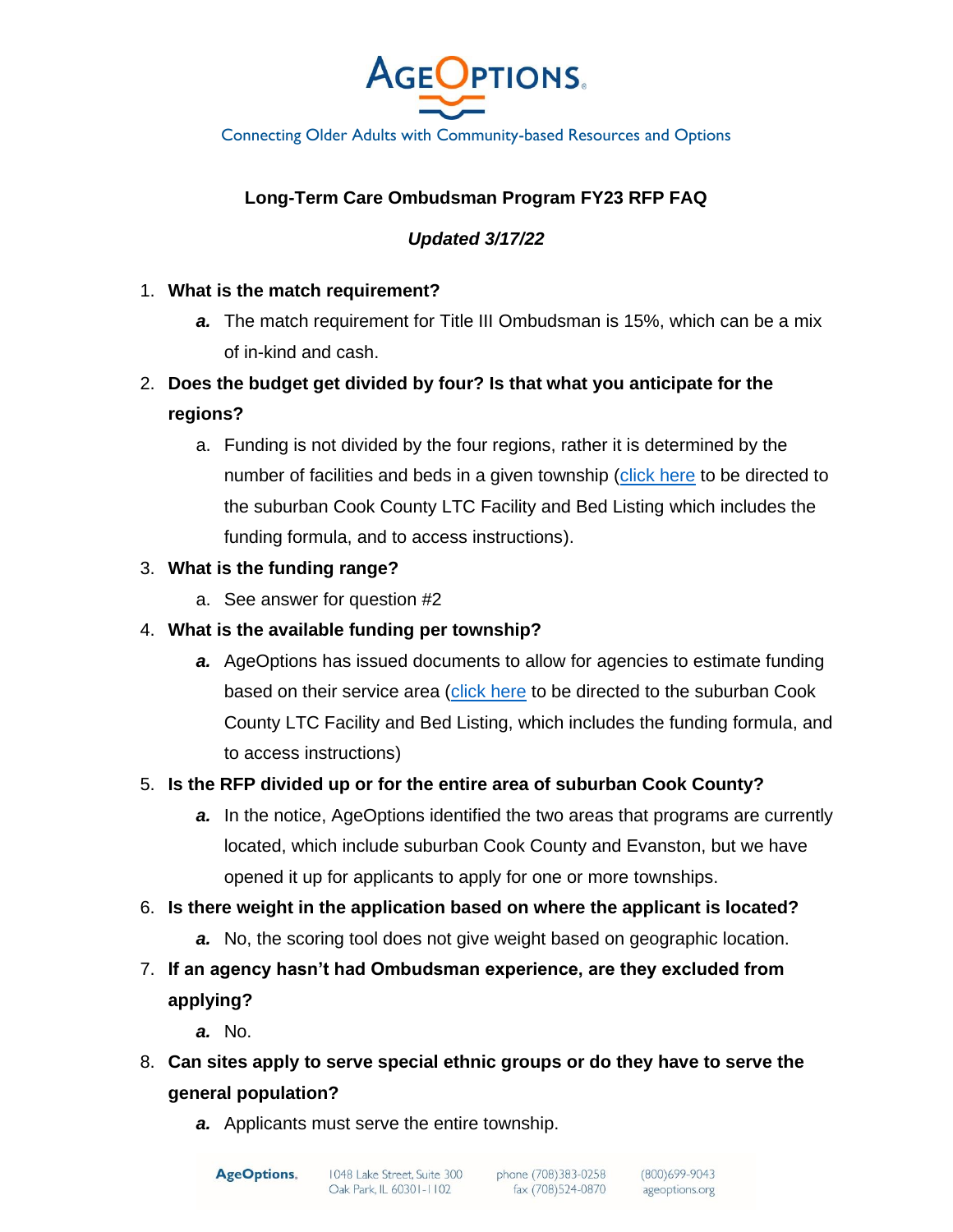## 9. **What type of facilities does this program serve?**

a. Skilled nursing; intermediate care; specialized mental health rehabilitation facilities; Illinois Department of Veterans' Affairs facilities; intermediate care facilities for persons with developmental disabilities; sheltered care; assisted living; shared housing; supportive living – a facility established under Section 5-5.01a of the Illinois Public Aid Code and; medically complex for the developmentally disabled.

## 10. **What is the staff to bed ratio?**

- a. The program has a benchmark requirement of one full-time Ombudsman per 2,000 beds [\(click here](https://www.ageoptions.org/about-ageoptions/for-funded-agencies-and-partners/) to access the Benchmark Directives).
- 11. **If the benchmark is one caseworker for 2,000 beds, what are the specific requirements along visitation to the facilities? How many visits are required to each facility per month and how long does an ombudsman assessment or investigation usually last for?**
	- a. A minimum of once per quarter. If complaints are filed, ombudsmen will go to the facilities and do follow up more often. There isn't a time limit on how long cases stay open. An Ombudsman may open and close a case within the same visit open or they may have others that take over a year. The State doesn't know if they have data for the average length of time a case is opened or the average time spent on a case.
- 12. **Is there any kind of built-in partnerships or resources for Ombudsman currently for difficult cases? How are some of those situations handled currently? Would those relationships remain moving forward?** 
	- a. Ombudsman are trained to refer to legal services, so if the resident needs legal services then that referral would occur. There's also a law school that has a legal clinic that residents are referred to. In terms of direct partnership, the State doesn't know if there are Memorandum of Understandings (MOUs) between current providers and another entity.
- 13. **Is training a requirement for each agency? Is there a required number of hours of ongoing training?**
	- a. For certification, an Ombudsman must complete 36 hours of training, which includes 16-20 hours of classroom training, 10 hours in the field, and 7 hours of independent study (recorded webinars). Prior to the feds issuing training

 $(800)699 - 9043$ (800)699-9043<br>ageoptions.org